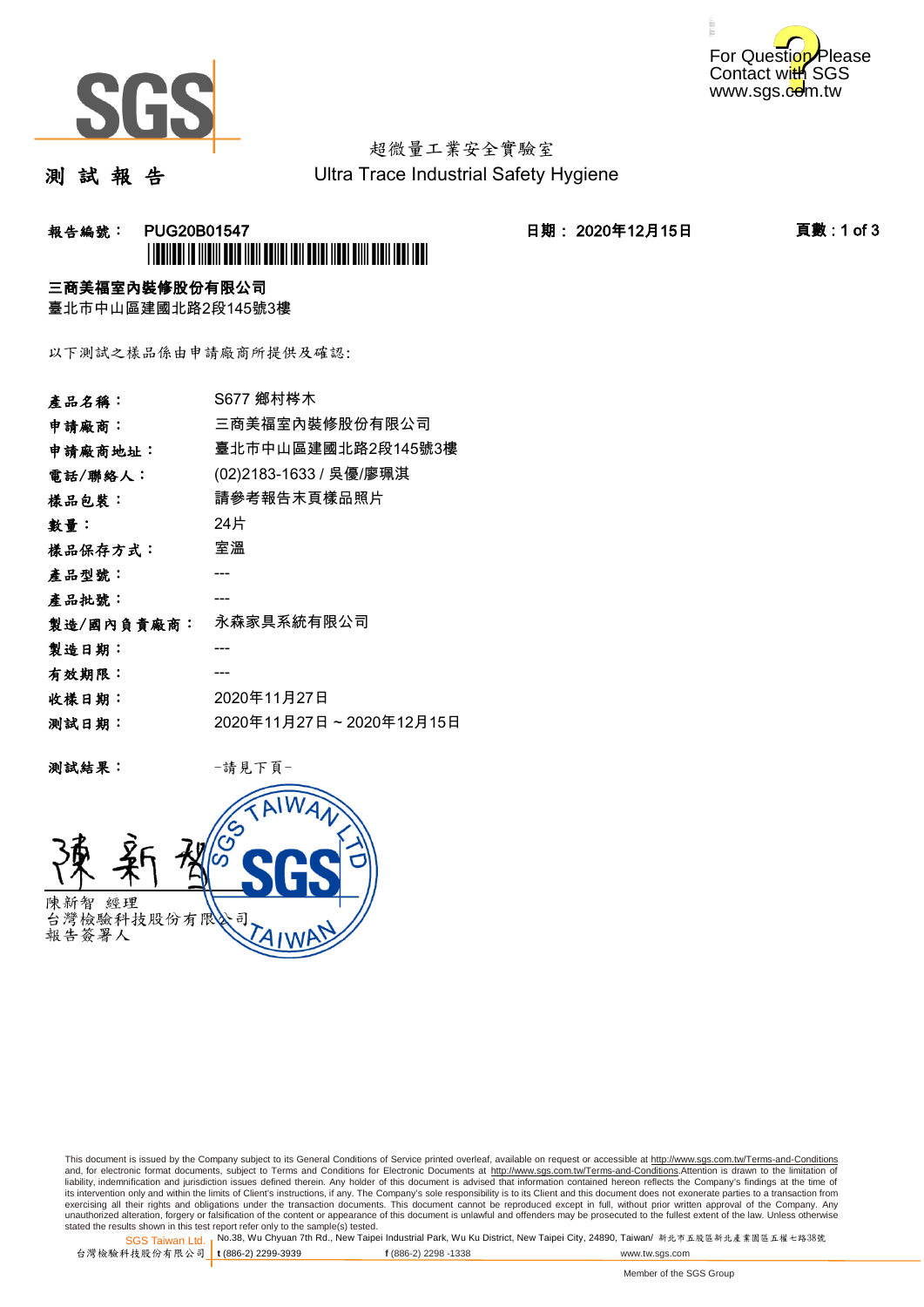

# 超微量工業安全實驗室

測 試 報 告

Ultra Trace Industrial Safety Hygiene

## **報告編號: PUG20B01547 日期: 2020年12月15日 頁數:2 of 3** \*PUG20B01547\*

#### 三商美福室內裝修股份有限公司

臺北市中山區建國北路2段145號3樓

測試結果:

| 测試項目      | CAS NO.   | 测試方法                                                                     | 測試<br>結果 | 定量/偵測<br>極限 | 單位   |
|-----------|-----------|--------------------------------------------------------------------------|----------|-------------|------|
| 甲醛釋出量     |           | ---                                                                      |          | ---         |      |
| 甲醛釋出量-平均值 | $50-00-0$ | ┃本測試參考國家標準106.11.29公布建議檢驗<br>│方法-CNS2215粒片板中甲醛釋出量,以分光│<br>光度計(UV/VIS)檢測。 | 0.112    | 0.0290      | mg/L |
| 甲醛釋出量-最大值 | $50-00-0$ |                                                                          | 0.115    | 0.0290      | mg/L |

備註:

1.測試報告僅就委託者之委託事項提供測試結果,不對產品合法性做判斷。

2.本測試報告之所有檢驗內容,均依委託事項執行檢驗,如有不實,願意承擔完全責任。

3. 本報告不得分離,分離使用無效。

4.若該測試項目屬於定量分析則以「定量極限」表示;若該測試項目屬於定性分析則以「偵測極限」表示。

5.低於定量極限/偵測極限之測定值以「N.D.」或「 陰性」表示。微生物測試低於定量極限以「<定量極限值」表示。

6.甲醛釋出量:

|                | 甲醛釋出量平均值丨 | 甲醛釋出量最大值 |  |  |
|----------------|-----------|----------|--|--|
|                | $0.3$ 以下  | $0.4$ 以下 |  |  |
| ໍ່             | $0.5$ 以下  | $0.7$ 以下 |  |  |
| $\overline{ }$ | $1.5$ 以下  | 2.1以下    |  |  |

- END -

This document is issued by the Company subject to its General Conditions of Service printed overleaf, available on request or accessible at http://www.sgs.com.tw/Terms-and-Conditions and, for electronic format documents, subject to Terms and Conditions for Electronic Documents at http://www.sgs.com.tw/Terms-and-Conditions.Attention is drawn to the limitation of liability, indemnification and jurisdiction issues defined therein. Any holder of this document is advised that information contained hereon reflects the Company's findings at the time of<br>its intervention only and within t exercising all their rights and obligations under the transaction documents. This document cannot be reproduced except in full, without prior written approval of the Company. Any<br>unauthorized alteration, forgery or falsifi

SGS Taiwan Ltd. 1 stated the results shown in this test report refer only to the sample(s) tested.<br>Stated the results shown in this test report refer only to the sample(s) tested.

台灣檢驗科技股份有限公司 **t** (886-2) 2299-3939 **f** (886-2) 2298 -1338 www.tw.sgs.com